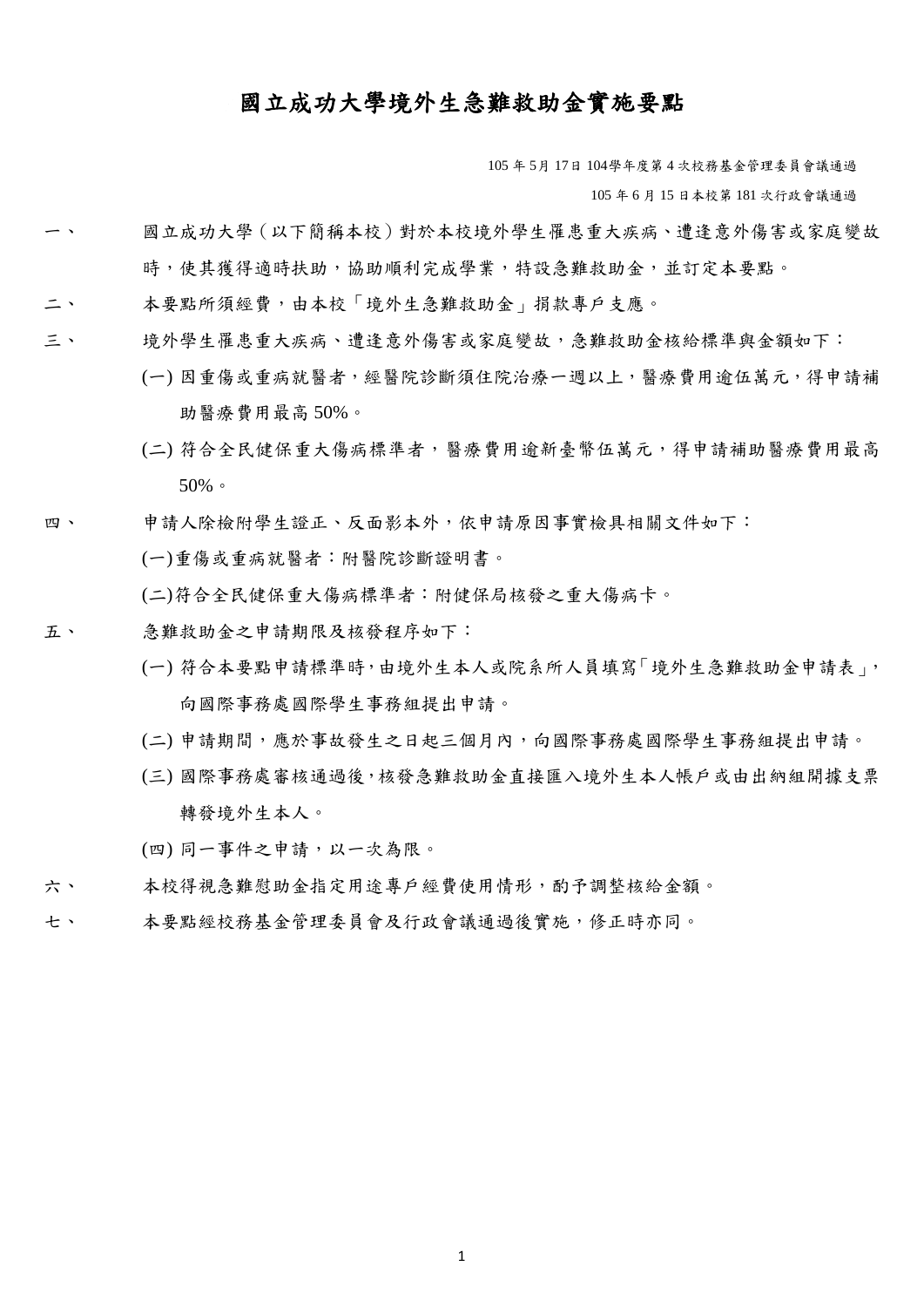國立成功大學境外生急難救助金申請表

|      |            |      |             |   | 填表時間 | 年    |  | 月 | 日 |
|------|------------|------|-------------|---|------|------|--|---|---|
| 學生姓名 | 系級         |      | 學號<br>身分證字號 |   |      | 郵局帳號 |  |   |   |
|      |            |      | 手機          |   |      |      |  |   |   |
| 家長姓名 | 與學生之<br>關係 |      |             | 電 |      | 宅    |  |   |   |
|      |            | 通訊住址 |             | 話 | 手機   |      |  |   |   |

壹、遭遇急難原因及檢附文件:

| 請勾選 | 遭遇急難原因               | 檢附文件        |  |  |  |  |
|-----|----------------------|-------------|--|--|--|--|
|     | 一、學生發生意外事故或傷病:       |             |  |  |  |  |
|     | 重傷或重病就醫者(診斷證明住院一週以上) | 診斷證明書       |  |  |  |  |
|     | 學生符合全民健保重大傷病標準者。     | 健保局核發之重大傷病卡 |  |  |  |  |

| 本人/院系所人員 | 國際事務處<br>國際學生事務組承辦人 | 國際事務處<br>國際學生事務組長 | 國際事務處 |  |  |
|----------|---------------------|-------------------|-------|--|--|
|          |                     |                   |       |  |  |
|          |                     |                   |       |  |  |

## 捐還同意書

申請人\_\_\_\_\_\_\_\_\_\_理解並同意本慰助金為針對罹患重大疾病、遭逢意外傷害或家庭變故之國立成 功大學在學之境外學生,提供境外學生及學生家庭適時之慰助。為使本慰助金能永續運作,未來 經濟條件許可時,捐還\_\_\_\_\_年\_\_\_月\_\_\_日所申請之新台幣\_\_\_\_\_\_元整。

捐還專戶:台灣銀行台南分行

戶名:國立成功大學 410 專戶

捐還指定用途:國立成功大學境外生急難救助金

帳號:1067-951-000001

傳真專線:06-2766430

電話:06-2757575 分機 50990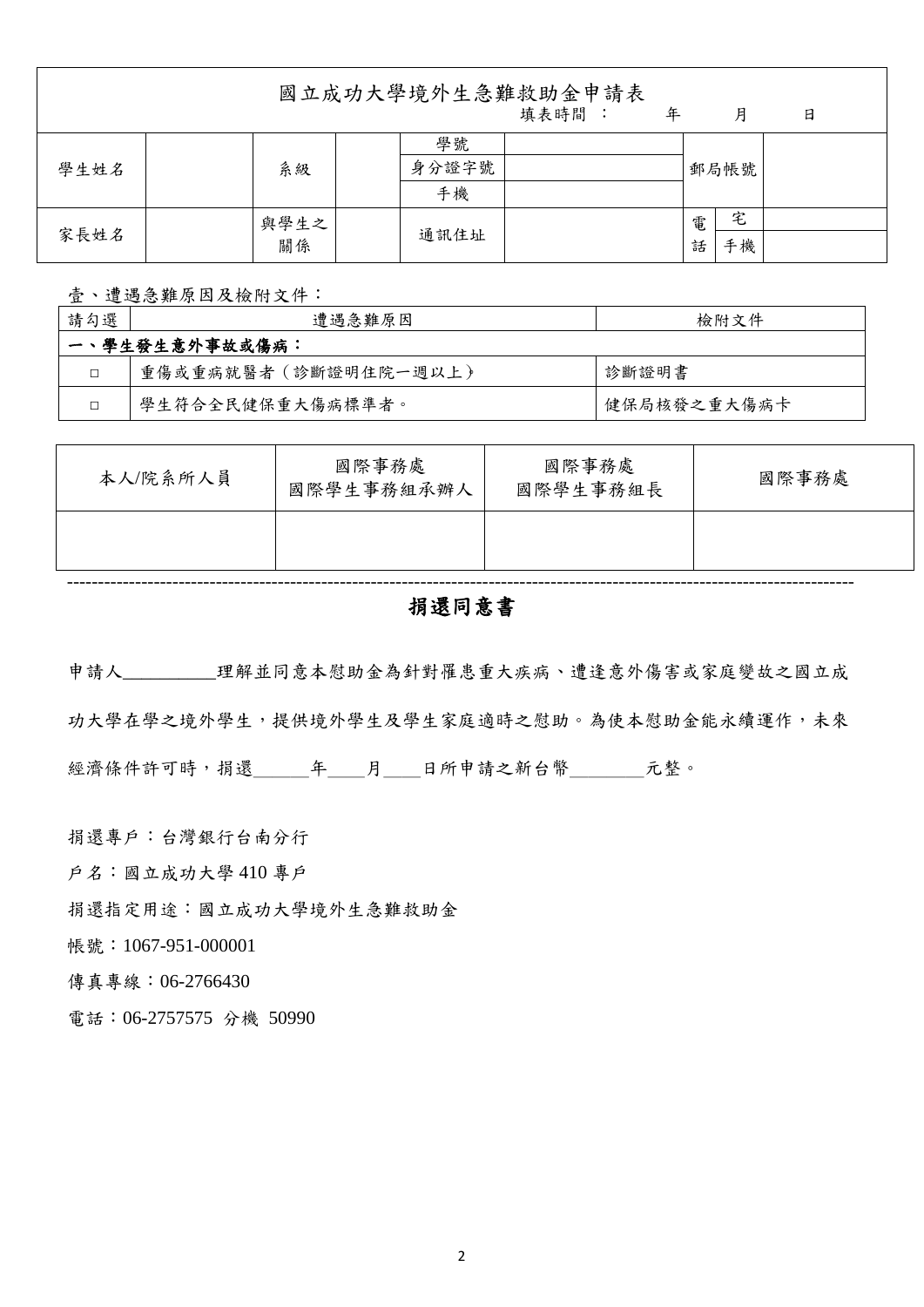## **The Guidelines of Emergency Allowance for International Students of National Cheng Kung University**

Approved at the  $4<sup>th</sup>$  Endowment Fund Management Committee meeting on May 17, 2016 Approved at the  $181<sup>st</sup>$  administrative meeting on June 15, 2016

- 1. National Cheng Kung University (hereinafter referred to as the School) has developed the Guidelines of Emergency Allowance for International Students to help provide timely support to the international students who suffer from major illness, accidents or family misfortunes, and help them complete their schooling without financial worries.
- 2. The allowance highlighted in these guidelines will be disbursed from the special account : "Emergency Allowance for International Students" which is funded by charitable donations.
- 3. Criteria and amount of emergency allowance for international students:
	- (1) Those who suffer from a major injury or illness requiring hospitalization for over 1 week with over TWD\$ 50,000 medical expenses may apply up to a maximum of 50% of the medical expenses.
	- (2) Those who meet the criteria for a severe illness as defined by the National Health Insurance Administration and who have TWD\$ 50,000 medical expenses may apply up to a maximum of 50% of the medical expenses.
- 4. Applicants need to provide a photocopy of their student ID, as well as corresponding documents with respect according to their application type:
	- (1) Students suffering from major injury or illness: Medical certificate
	- (2) Students who meet the criteria for a severe illness as defined by the National Health Insurance Administration: IC Card for Severe Illness issued by the National Health Insurance Administration
- 5. Application deadline and disbursement process of emergency allowance:
	- (1) If the application criteria are met, the applicant or any staff of the applicant's college/ department, may fill in the "Application Form of Emergency Allowance for International Students", and submit the form to the International Student Affairs Division, Office of International Affairs.
	- (2) The application should be submitted to International Student Affairs Division, Office of International Affairs for application within 3 months after the incident occurs.
	- (3) After approval by the Office of International Affairs, the emergency allowance will be directly remitted to the personal account of the applicant, or the Cashier Division will issue a check to the applicant.
	- (4) Each incident is subject to a single application only.
- 6. The School is entitled to the adjust disbursement amount according to the available funds in this charity account.
- 7. Further amendments to these guidelines up to the approval from the Endowment Fund Management Committee before being officially implemented.